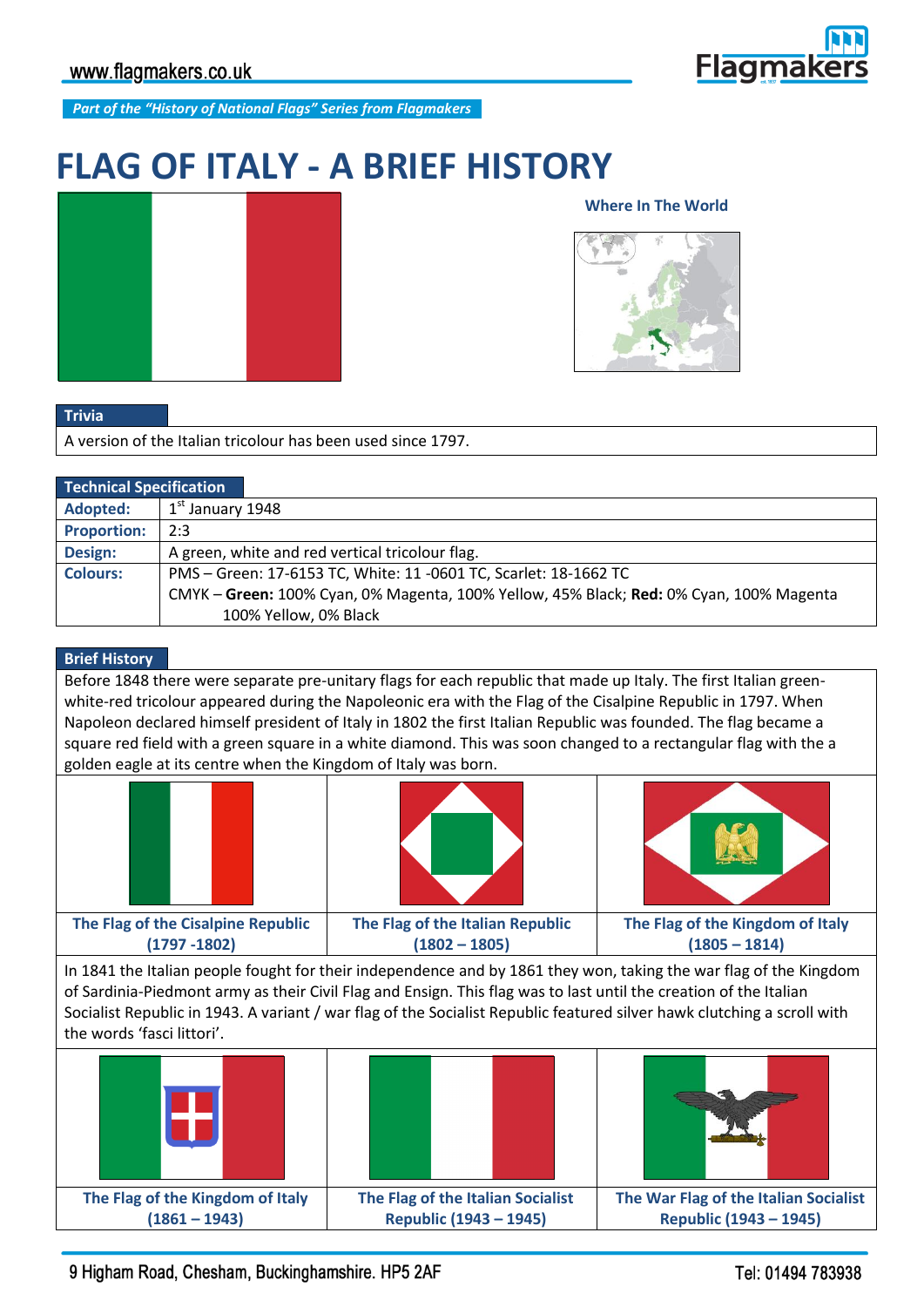## www.flagmakers.co.uk

A revolution saw the end of Mussolini's Fascist regime in 1945 and by 1948 the modern Italian tricolour was adopted as part of the new Italian Republic. The flag itself is identical to both the flag of the Italian Socialist Republic.

There are no conventions for flying the flag, however when displayed with other flags the Italian flag must be raised first and lowered last. Also on days of mourning it must be at half-mast and can have two black ribbons attached.



### **The Italian Ensigns**



#### **The Presidential Standard of Italy**

The current Presidential Standard of Italy features a blue square flag with the Napoleonic Flag of the Italian Republic in its centre.

Inside the Napoleonic flag is a golden Italian State Emblem.





Flagmal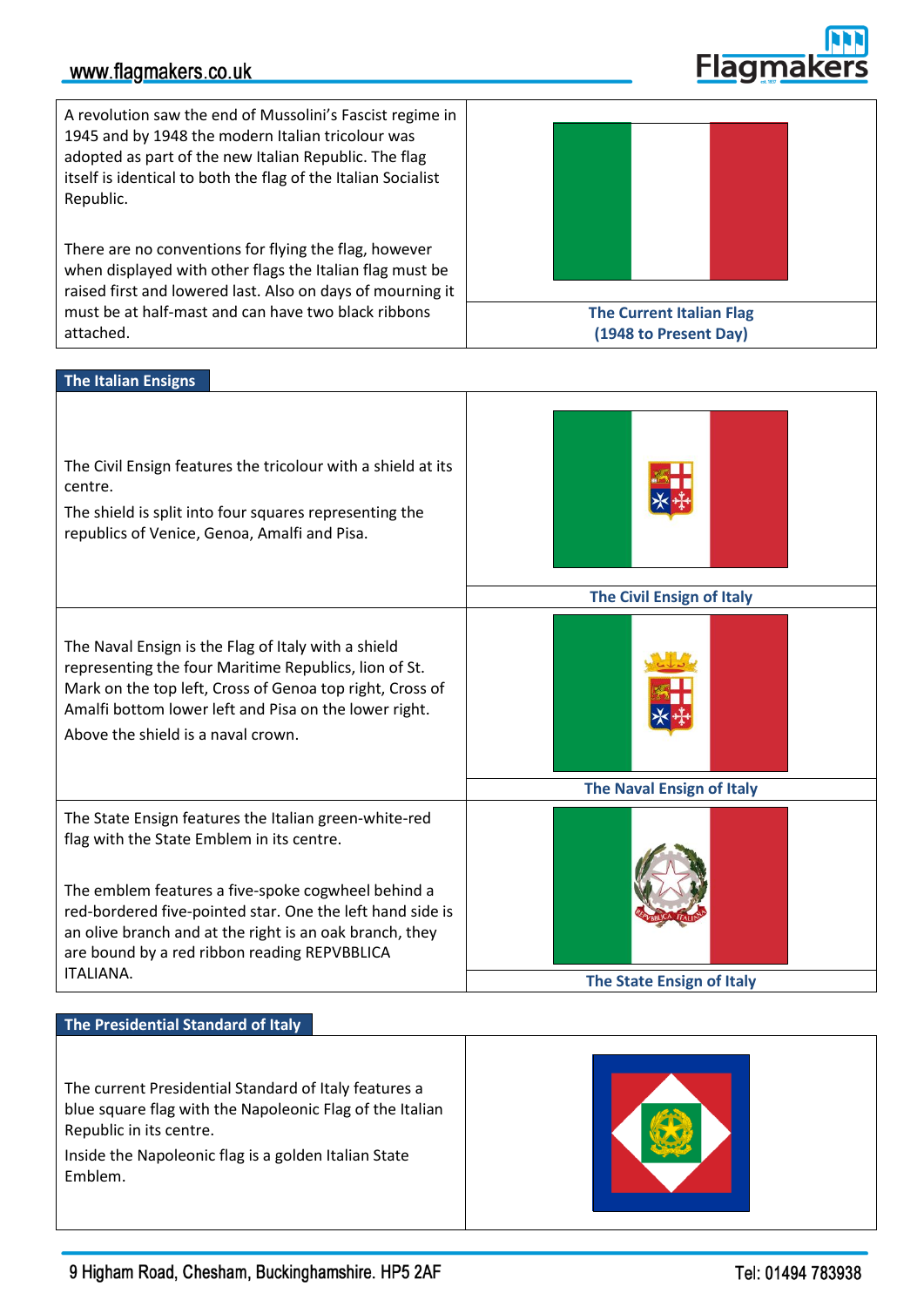

## **Flags of the Regions of Italy**

Each region of Italy has its own personal flag and Coat of Arms. Here are the current flags of the individual regions.

|                                   |                                 | <b>GIONE PUGLIA</b>                   |                                                    |
|-----------------------------------|---------------------------------|---------------------------------------|----------------------------------------------------|
| <b>The Flag of Abruzzo</b>        | <b>The Flag of Aosta Valley</b> | <b>The Flag of Apulia</b>             | <b>The Flag of Basilicata</b>                      |
| <b>REGIONE</b><br><b>CALABRIA</b> |                                 | Regione Emilia-Romagni                | <b>VARIA</b><br><b>REGIONE</b><br>ZHO              |
| <b>The Flag of Calabria</b>       | <b>The Flag of Campania</b>     | The Flag of Emilia-<br><b>Romagna</b> | <b>The Flag of Lazio</b>                           |
|                                   | $\mathbf{P}^{\mathbf{d}}$       | REGIONE MARCHE                        |                                                    |
| <b>The Flag of Liguria</b>        | <b>The Flag of Lombardy</b>     | <b>The Flag of Marche</b>             | <b>The Flag of Molise</b>                          |
|                                   |                                 |                                       |                                                    |
| <b>The Flag of Piedmont</b>       | <b>The Flag of Sardinia</b>     | <b>The Flag of Sicily</b>             | <b>The Flag of Trentino-Alto</b><br>Adige/Südtirol |
|                                   |                                 | <b>H</b><br><b>B</b><br>æ             |                                                    |
| <b>The Flag of Tuscany</b>        | <b>The Flag of Umbria</b>       | <b>The Flag of Veneto</b>             |                                                    |